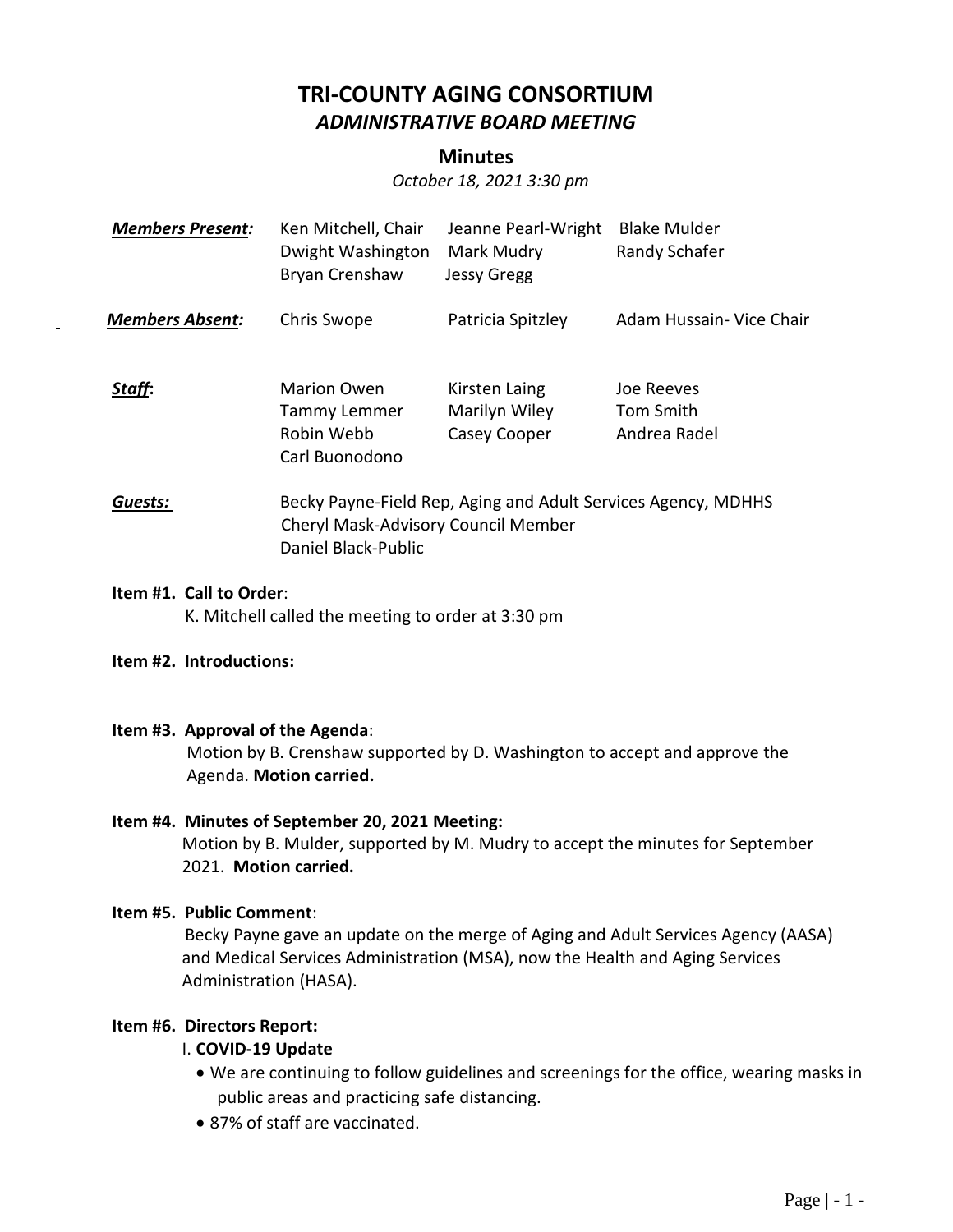• We continue to work with MDHHS and local health departments to assist AFC (Adult Foster Care) residents with obtaining the vaccine boosters. Only applies to the Pfizer booster. Most vaccines provided to the AFC were Moderna. Moderna booster may be approved in the next few days. Local health departments will assist in getting the vaccines to people who are homebound. Tom Smith has been in contact with the AFC's that we have contracts with.

# **II. Aging and Adult Services Reorganization:**

• Executive Order signed by Governor Whitmer has merged the Aging and Adult Services Agency (AASA) with Medical Services Administration (MSA) to improve services for older Michiganians. The order established the Health and Aging Services Administration (HASA) to improve coordination between the many programs serving older adults which have been administered through different administrative entities. HASA will include all the programs funded through the federal Older Americans Act, the Older Michiganians Act, MI Choice Waiver for Home and Community-Based Services.

• The Area Agencies on Aging Association of Michigan has issued a press release generally supporting the reorganization. More information will be forthcoming.

## **III. State Budge**t:

- The FY 2022 budget was passed and has been signed by Governor Whitmer. The budget contains increases for aging programs including the nutrition program, community services (including in-home services) and permanent increase for the direct care workers of \$2.35/hour.
- The source of the funding includes American Rescue Plan Act of 2021 generally providing funding through 2025, regular state general funds, state supplemental funds and federal Older Americans Act funds.
- AASA will be issuing state grant awards soon to each AAA based on the funding formula. We will share the final amounts with the Board.

# **IV. Other:**

• We are currently working with AARP tax assistance program to offer tax assistance for this year. To minimize any risks, we will require masks and social distancing. TCOA has hosted and supported this program for the past 30 years.

# **Item #7. Planning, Advocacy, & Development:**

# **A. Dinner and Auction Update:**

C. Cooper gave an update on the Dinner & Auction, inviting the Board members. The Dinner & Auction will take place at the Kellogg Center on November 18, 2021.

# **B. FFI FY 2022 Allocation Proposal Resolution:**

C. Cooper presented the FFI Allocation Proposed Resolution. A motion by B. Mulder, with support by J. Pearl-Wright to accept the FFI FY 2022 Allocation Resolution. **Motion carried by roll call.**